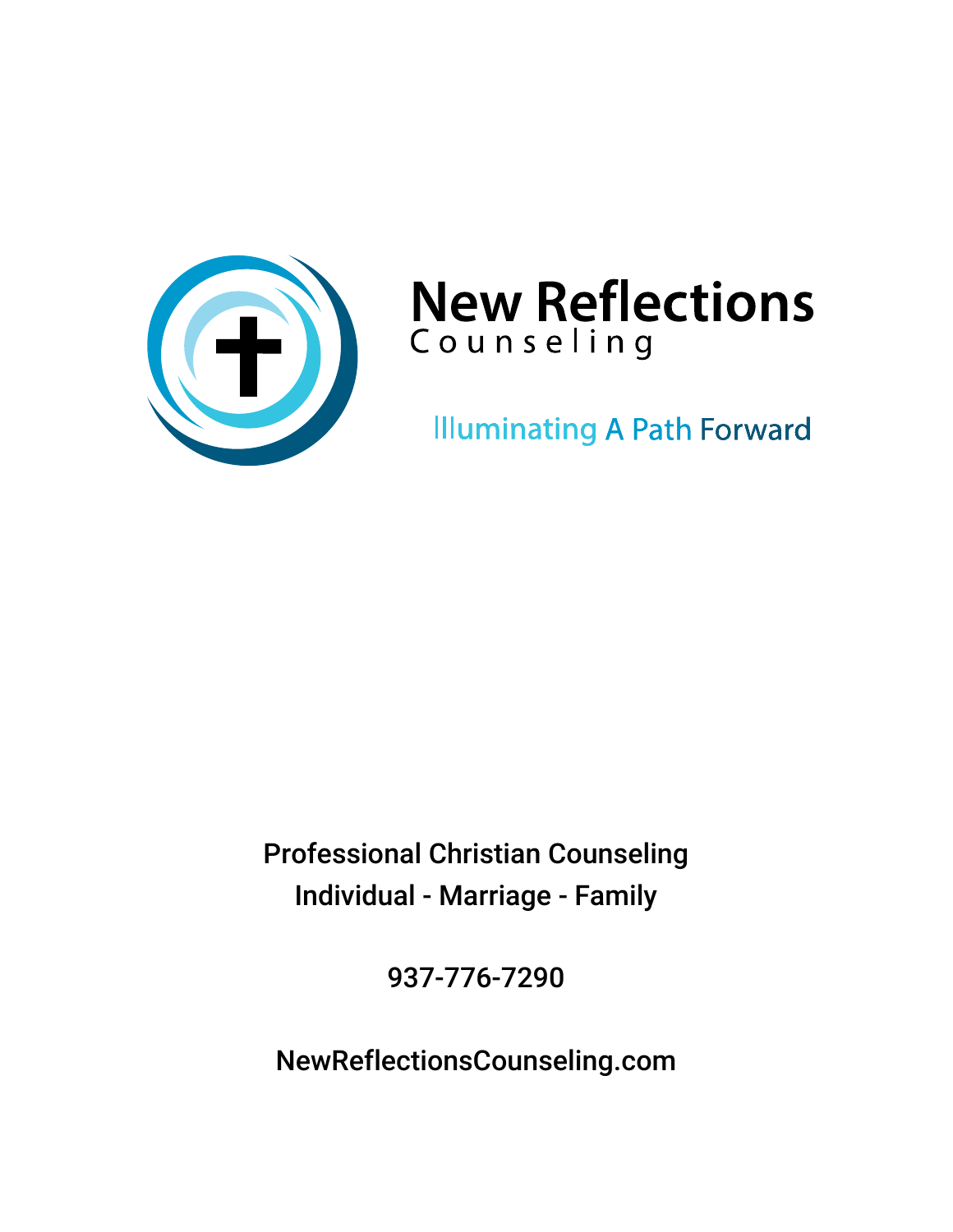### **CONTENTS**

### About the Contents

The contents (all text, images, and graphics) are copyrighted © 2003-2022 by New Reflections Counseling, Inc. Matt Pavlik last updated this booklet March 2022. To receive the most recent version, contact Matt at [mpavlik@newreflectionscounseling.com](mailto:mpavlik@newreflectionscounseling.com) or 937-776-7290.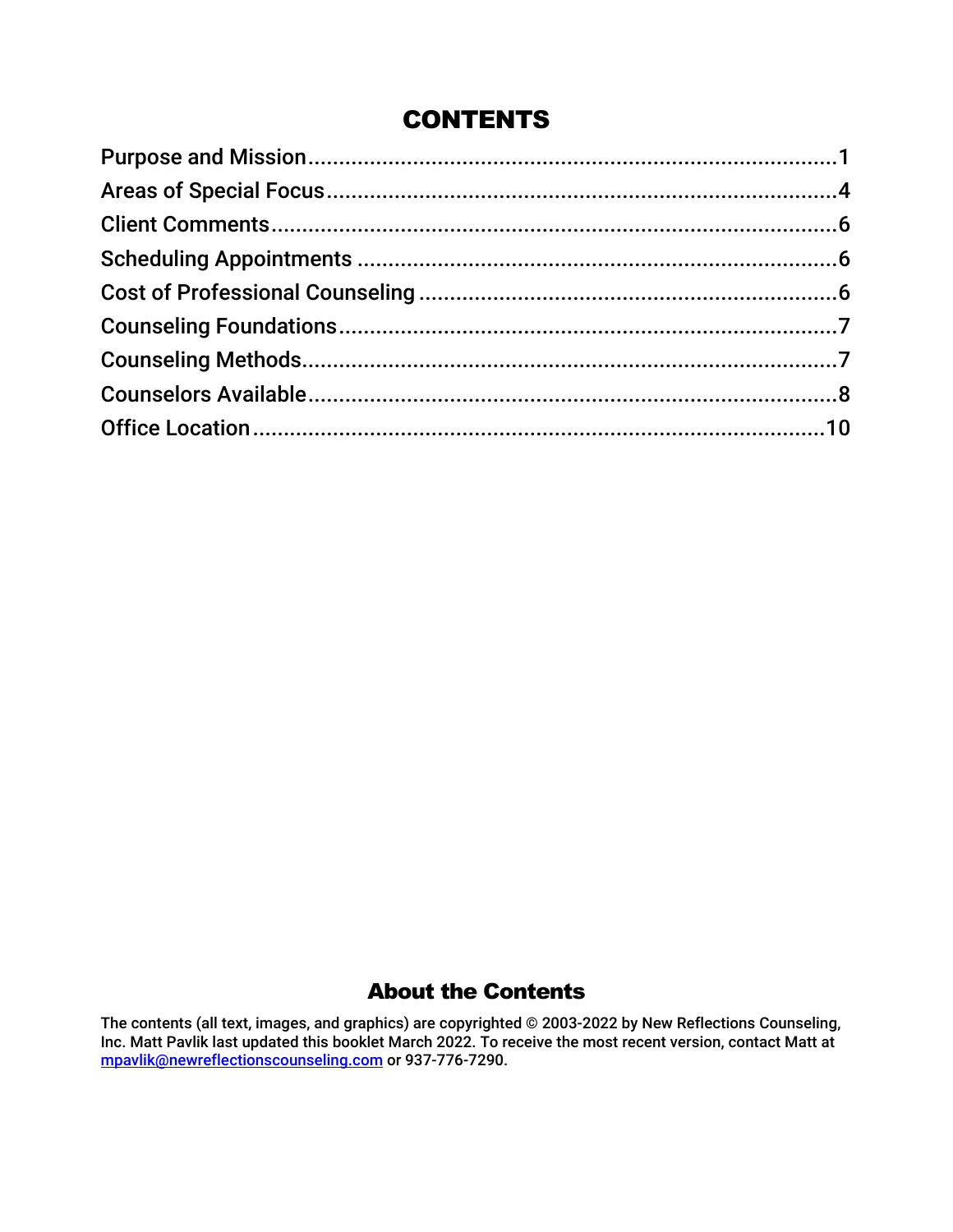# <span id="page-2-0"></span>Purpose and Mission

### New Reflections Counseling exists to lovingly help people understand and be changed by God's truth.

And he gave the apostles, the prophets, the evangelists, the shepherds and teachers, to equip the saints for the work of ministry, for building up the body of Christ, until we all attain to the unity of the faith and of the knowledge of the Son of God, to mature manhood, to the measure of the stature of the fullness of Christ, so that we may no longer be children, tossed to and fro by the waves and carried about by every wind of doctrine, by human cunning, by craftiness in deceitful schemes.



—Ephesians 4:11-14

### We Illuminate a Path Forward

We are Uncompromisingly Christian

We Comfort and Equip

### We Provide a Safe Haven for Healing and Growth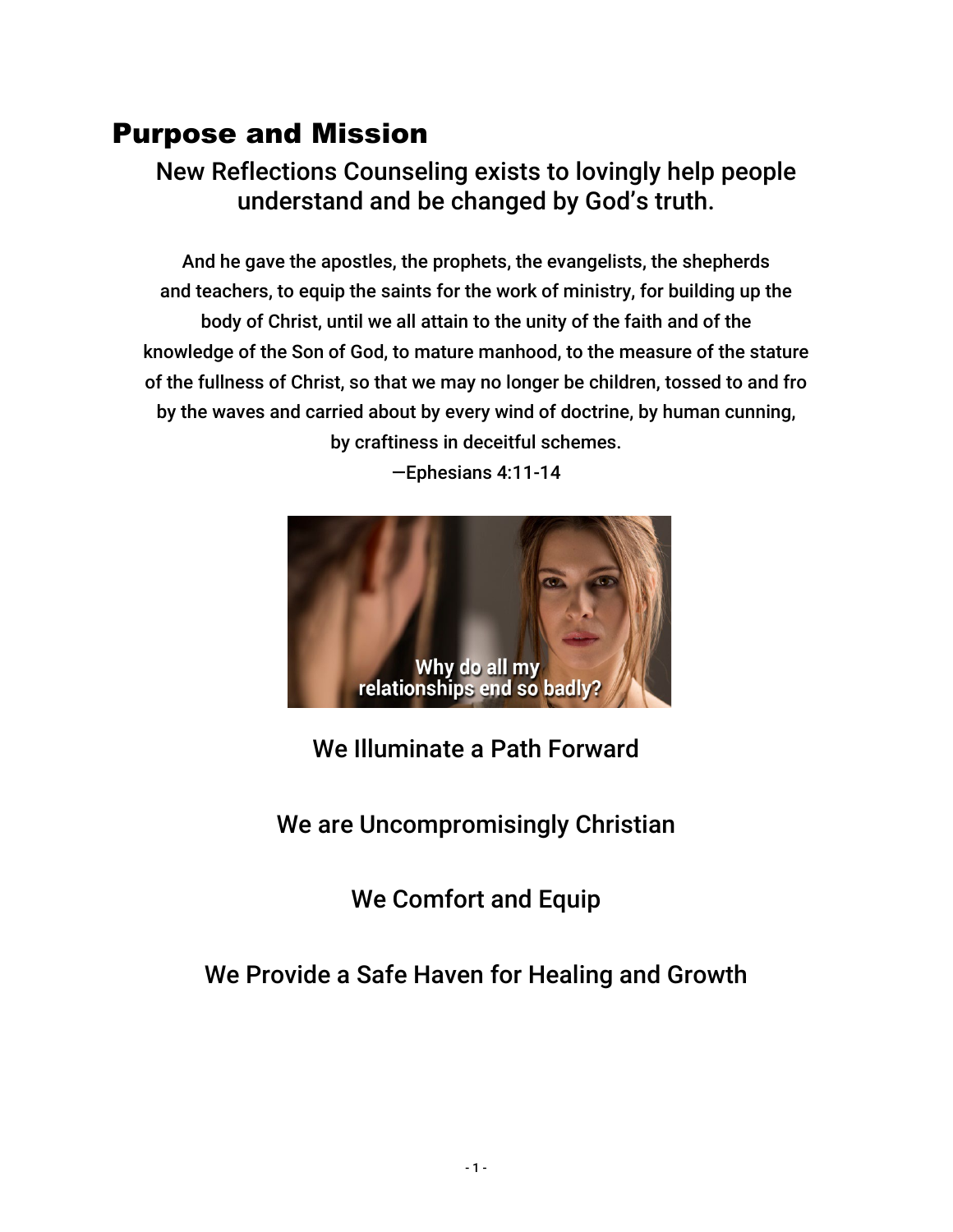

### CHRIST IS CENTRAL

In the maze of life's circumstances, our counselors illuminate your path to Christ, the ultimate goal.

The Gospel of Jesus Christ is our highest value and foundational truth because it has the power to change you.



### MARRIAGE IS A COVENANT

Putting Christ at the center maximizes unity of husband and wife.

Our counselors work to see marriage thrive for a lifetime because marriage represents our relationship to God.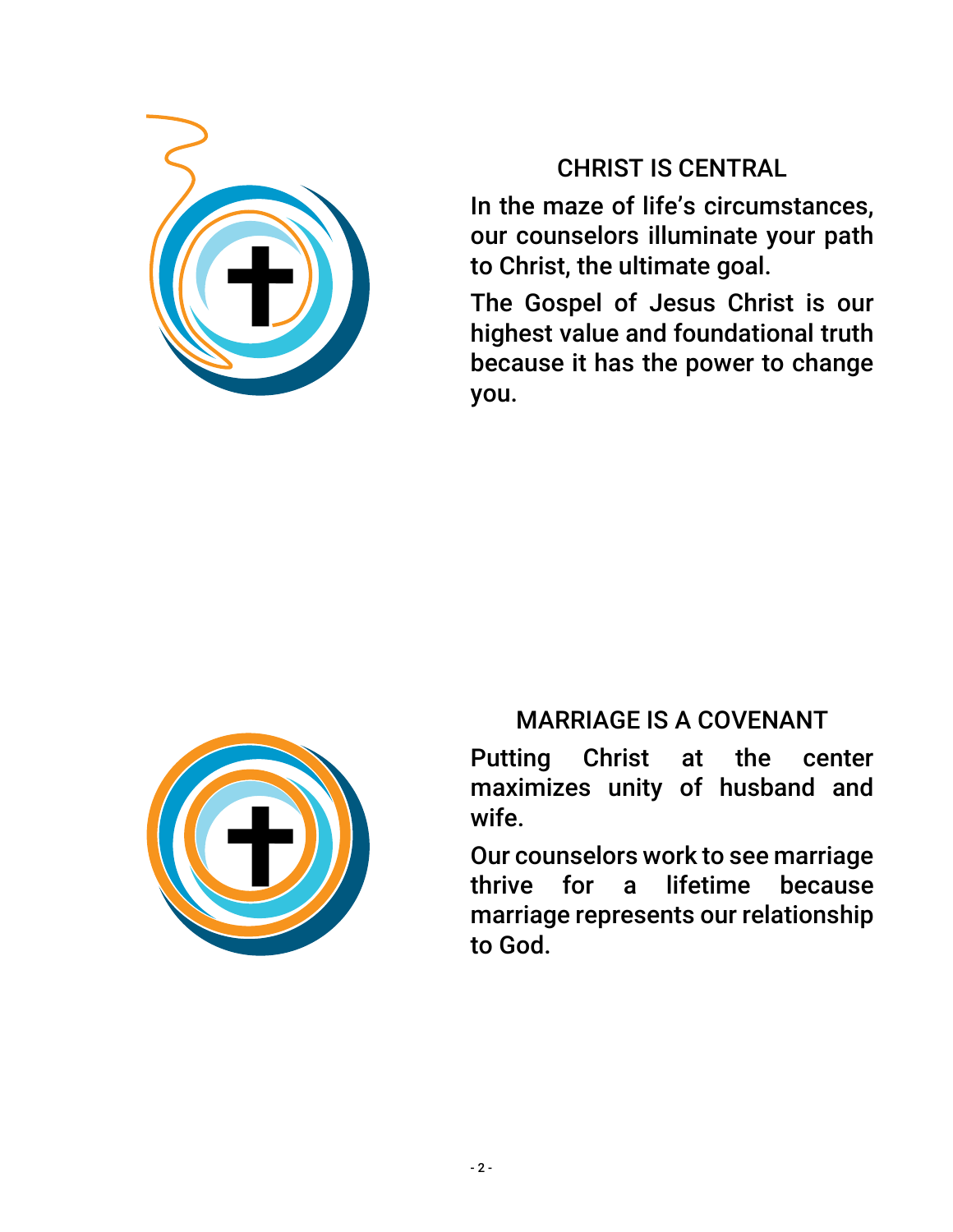

### YOUR IDENTITY IS SIGNIFICANT

You matter! We equip you so you can stand firm against evil. We help you find your identity among other believers.

Growth and healing start inside and move outward. As you grow, the kingdom of God expands.



### CHRIST ANCHORS AND SECURES

When life is chaotic like a hurricane, Christ is the only absolute answer  $$ the only true stability.

New Reflections provides a safe haven from the storms of life. We comfort you when you are hurting, as God has comforted us.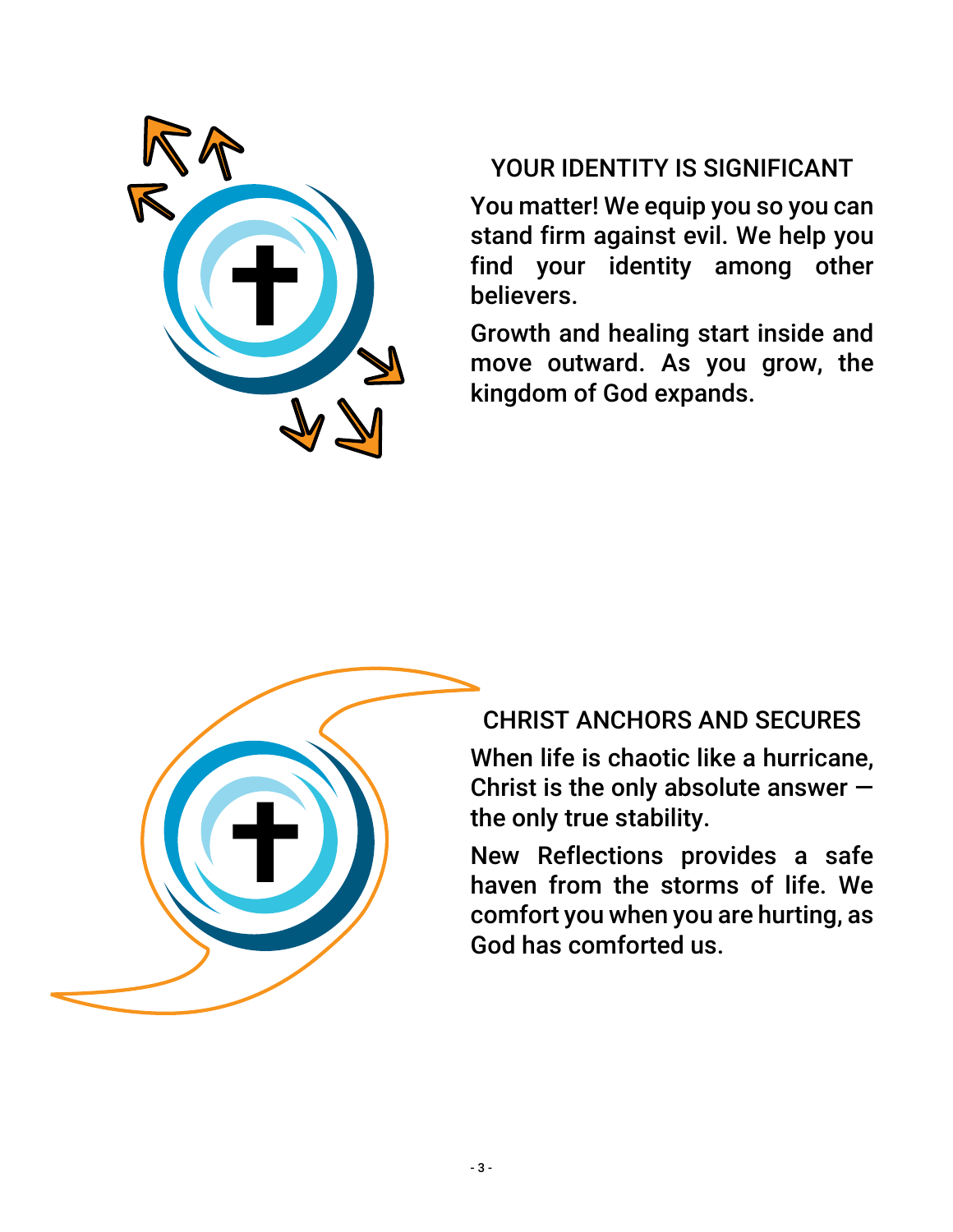### <span id="page-5-0"></span>Areas of Special Focus



#### **Discover Your Identity**

After God, your identity is your most important and powerful possession. Understanding yourself is hard because there are many traps that can deceive you into latching onto a false identity. We want you to grow in your awareness of who you are  $-$  the person God created you to be. Knowing who you are is an essential part of knowing what God wants for you.



#### Recover from Trauma

Life can be unpredictable and heartbreaking. Sometimes the difficulties pile up and stretch you beyond your current ability to cope. Recovering from trauma requires a focused time of healing. We want you to be able to grieve your losses and regain your true identity, so you can pursue God's plans for your life.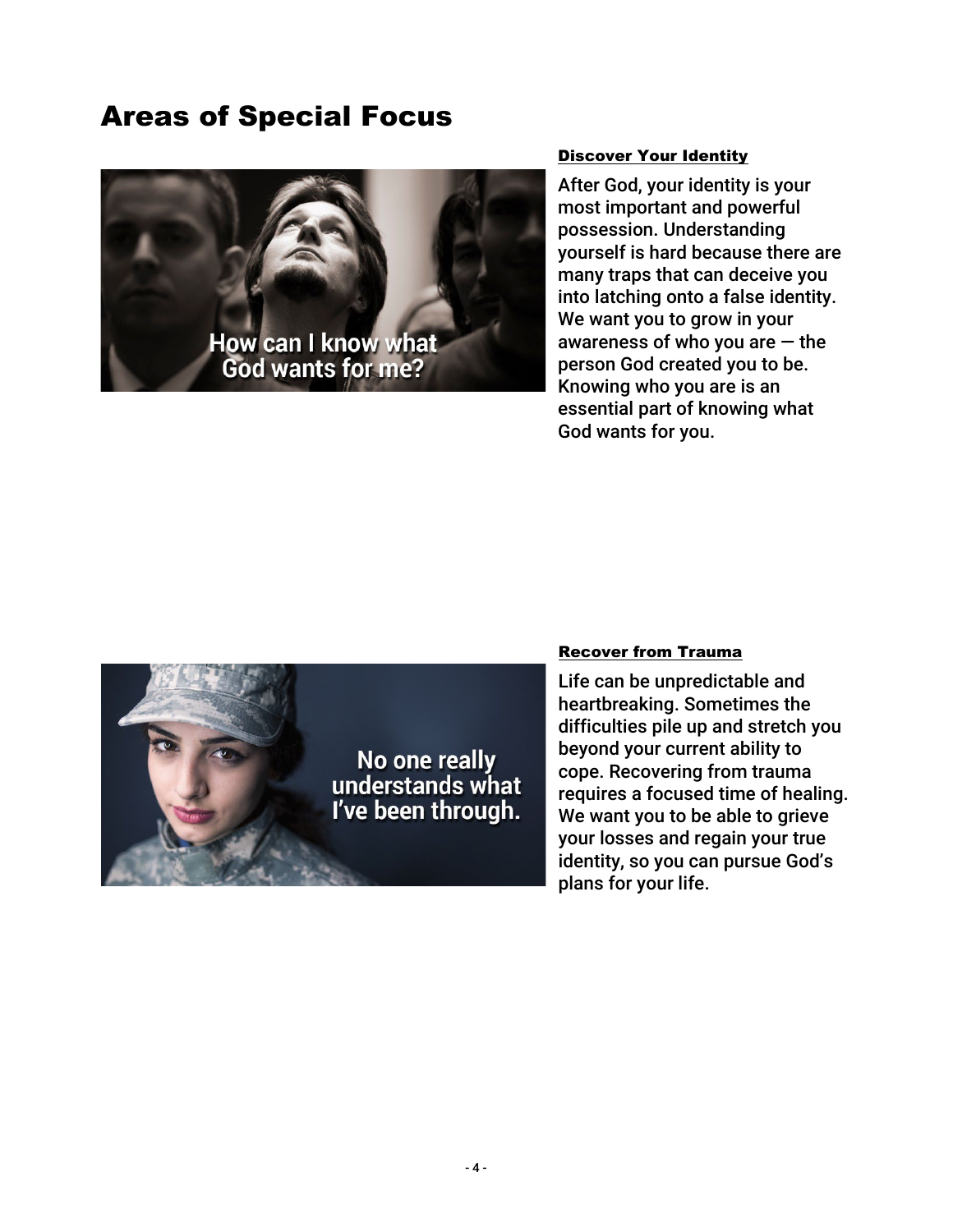

#### Thrive in Marriage

At some point in their lives, most people attempt an intimate relationship with the opposite sex. A healthy marriage requires great effort, but offers great reward. Without a healthy foundation, marriage can be a source of deep suffering. Relationships break down for lack of trust, forgiveness, honest communication and conflict resolution. We provide the right environment so your marriage can thrive after difficult situations like infidelity.



#### Belong When Single

Whether you are single by choice, single until married, or single after marriage, you need intimate relationships. Life won't feel like it's worth living if you don't feel you belong anywhere. How can you become better at relating if you are isolated from others? We help you develop confidence as a single person so you can develop deeper relationships.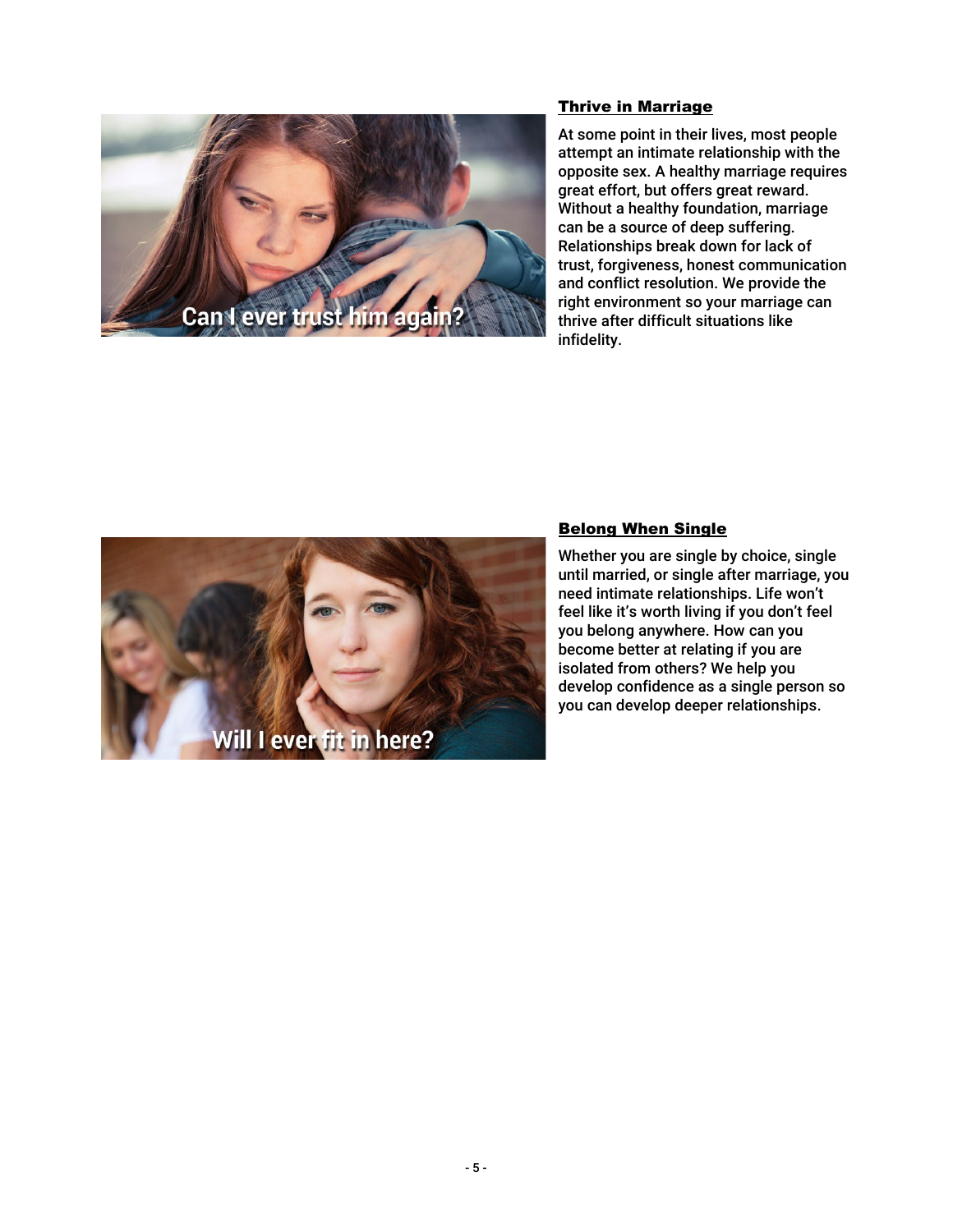# <span id="page-7-0"></span>Client Comments

"Matt has several skills as a counselor that I have appreciated during the five months I was in counseling. The first skill is his ability to ask questions that go right to the heart of the issue. Sometimes I did not like his questions, however, through answering them I was able to begin to see more clearly the real problem. Secondly, Matt challenged my thinking pattern. He helped me to begin to see how my thought pattern was dysfunctional. He also showed me a way to begin making my own decisions based on my priorities instead of impulsive thinking. Finally, the books, handouts, and exercises Matt had me read or complete were helpful. They showed me new ways of looking at different situations. They taught me life skills to use to deal with problems in my life."

# <span id="page-7-1"></span>Scheduling Appointments

Our counselors answer our phone lines. During regular business hours, they might be with a client. If you are ready to schedule an appointment or have a specific question, use our secure Contact Form at [db.newreflectionscounseling.com.](https://db.newreflectionscounseling.com/default.aspx?page=ENTER_ABOUT_CONTACT) You can select About -> Contact Us after you browse to db.newreflectionscounseling.com. Filling out an online contact registers you in our system.

Calling is always an option too, especially if you have questions you'd like to get answered all at once. Call 937-776-7290 if you are a potential new client. One of our counselors will answer your questions and direct you to the counselor who best matches your needs. You can also request that we call you at your convenience.

Our regular administrative hours (for answering the phone) are 9AM to 6PM Monday through Friday. When contacting us outside of regular hours, or if we happen to be busy and unable to answer the phone when you call, please leave your name, number and the best time to reach you. We will return your call as soon as possible (usually within four hours). Appointments are given on a first-come-first-serve basis, but we will make an effort to see clients in crisis as soon as possible.

All correspondence is held in strict confidence. Keep in mind that we cannot provide any therapy until you've read and agreed to our informed consent forms.

# <span id="page-7-2"></span>Cost of Professional Counseling

New Reflections Counseling, Inc. (NRC) is self-pay and accepts cash, check, and debit or credit card, including HSA and FSA. We use a Sliding-Scale Fee that can range from \$100 to \$150, depending upon the counselor you choose and your income. Counselors and fees are subject to change.

|                                                  | <b>Counselor and Fee Per 50 Minute Session</b> |                                      |                                      |
|--------------------------------------------------|------------------------------------------------|--------------------------------------|--------------------------------------|
| <b>Sliding Scale Fee</b><br><b>Annual Income</b> | <b>Matt Pavlik, LPCC-S</b>                     | This option currently<br>unavailable | This option currently<br>unavailable |
| <b>Standard Fee</b>                              | \$150                                          | \$140                                | \$130                                |
| \$75,000 to \$149,999                            | \$125                                          | \$115                                | \$105                                |
| \$0 to \$74,999                                  | \$100                                          | \$90                                 | \$80                                 |

NRC is committed to investment in our counselors. We spend time improving ourselves, our skills, and our abilities. We seek out the best counselor training. We are continually growing both professionally and personally. Clients who directly pay NRC for their counseling needs gain the following benefits:

- Confidentiality and privacy: Using insurance creates a paper trail and your insurance company has the right to review your clinical records.
- Quality: Personalized attention in a comfortable environment.
- Choice: You get to select the right counselor for your personal concerns.
- Availability: Less waiting for an appointment to become available.
- Ownership in your counseling: You will likely feel more responsible for and invested in the counseling process and might even see quicker results due to increased motivation.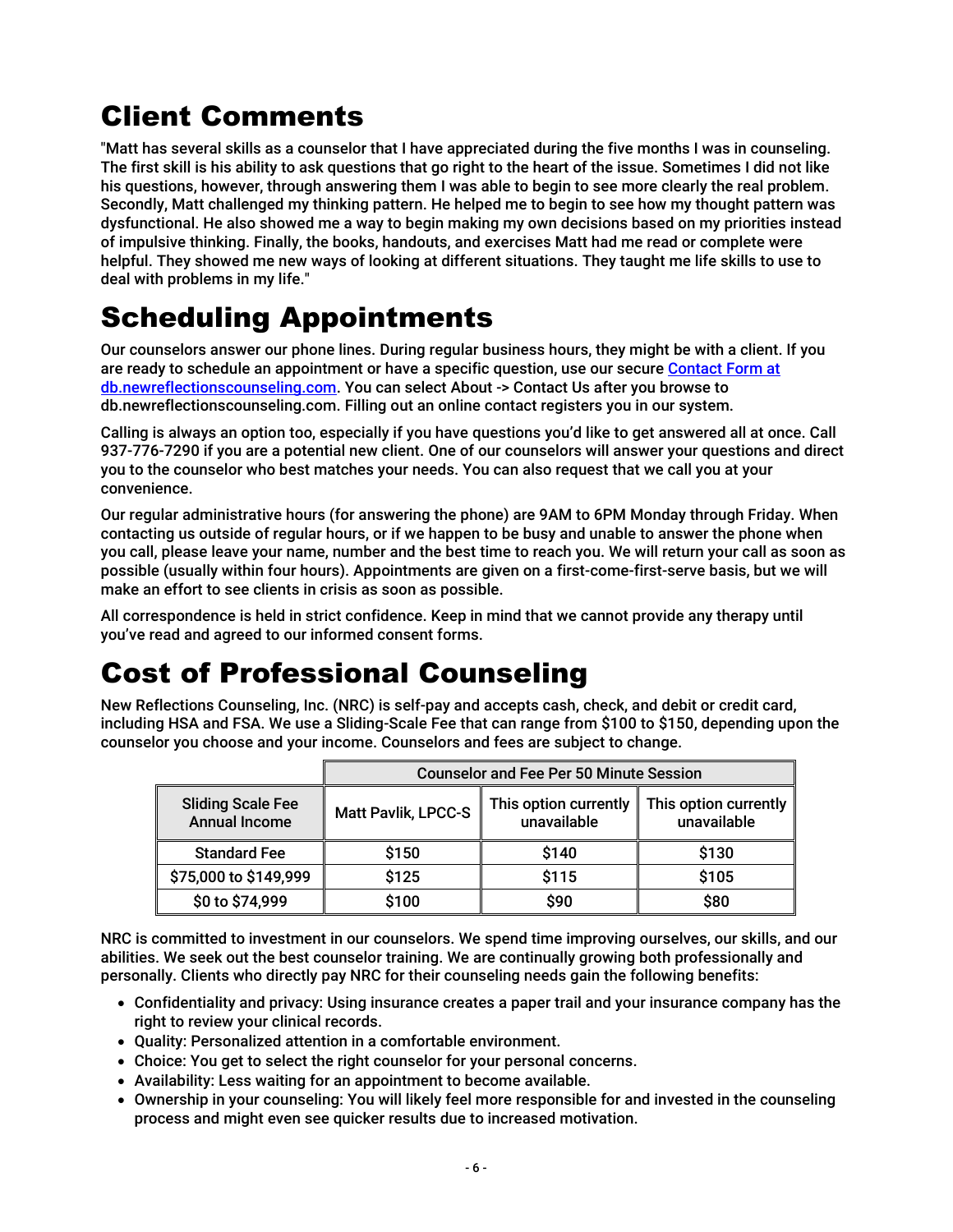# <span id="page-8-0"></span>Counseling Foundations

New Reflections Counseling (NRC) offers faith-based counseling. We believe in absolute truth but we also realize each person is at a different place of readiness to engage the truth. We aren't associated with any particular church or denomination. The Bible is the foundation for our beliefs and interventions. Most people are comfortable with our services — even those that don't share the same beliefs. NRC respects clients' established beliefs and offers services to everyone, regardless of what they believe.

The following statements describe how NRC achieves its mission when providing counseling services:

- Counseling is Christian discipleship. The Gospel is the number one foundational truth, having the most power to bring true change to a client.
- NRC staff are willing vessels for God to use for His purposes; we trust God is present and at work in the counseling session through the Holy Spirit; we rely on the Holy Spirit to interpret and communicate God's truth found in the Scriptures. The Holy Spirit gifts us with spiritual gifts and whatever else is needed so we may accomplish God's work.
- The counseling process has elements of truthful objectivity and artful application. We use the Scriptures to test and inform our counseling interventions. The Holy Spirit assists us in using creative ways to communicate the truth to each unique person.
- To heal, clients need both truth and grace; we attempt to communicate God's truth (confronting) in love (supporting). To heal, clients need to hear the truth and experience the truth; we attempt to communicate God's truth (teaching) and be God's truth (loving).
- We comfort and equip our clients, providing scripturally sound, psychological interventions. We believe the discipline of psychology (where it doesn't conflict with Biblical teaching) offers helpful tools and approaches to promote emotional healing and growth.
- Every client is at a unique place in their faith journey; some clients are ready for or benefit from direct communication of Scripture's teaching; other clients benefit from communication using everyday words and phrases. We attempt to intervene in the client's life using whatever method will most expeditiously help the client develop a deeper understanding and closer relationship with God.
- Counseling works best when relationship precedes confrontation; we seek to develop a relationship with the client with the goal of earning the right to speak truth into the client's life; the Holy Spirit helps us discern the appropriate timing for confronting and supporting.
- God uses us, imperfect as we are, to help others who are also imperfect. We don't know everything and we recognize the need to be lifetime students of God's principles.
- We need an active, growing faith in order to help clients and we attempt to genuinely live out our faith in both our personal lives and in our counseling sessions.
- We pray with clients and/or for clients as God leads.
- Professional counseling is beneficial to the client because it provides an objective and focused environment (as free as possible from ulterior motives from those you already know).
- We anticipate God's kingdom to be advanced in some way as a result of our effort.

# <span id="page-8-1"></span>Counseling Methods

Matt utilizes a form of therapy he calls Christian-identity therapy (CIT). The goal of CIT is to bring your selfimage into alignment with your God-given identity. Having your self-image out of sync with your true identity can produce a significant level of discomfort. Most people cope with this pain through distraction and numbing. But grieving and lamenting are healthier options because they communicate any emotional pain directly to God.

CIT is an insight-oriented therapy. It helps you build awareness of your identity so you can grow into who God made you to be. Your identity is who you are. Your self-image is who you think or feel you are. Your identity can't change, while your *self-image* changes frequently. Life's challenges (sin, loss, abuse, and neglect) and creation's curse can seriously distort your self-image so that you can no longer comprehend who you are. The resulting confusion prevents God's people from thriving.

Read more detail about this therapy including symptoms, techniques, and benefits at: [https://newreflectionscounseling.com/public/ChristianIdentityTherapy.pdf.](https://newreflectionscounseling.com/public/ChristianIdentityTherapy.pdf)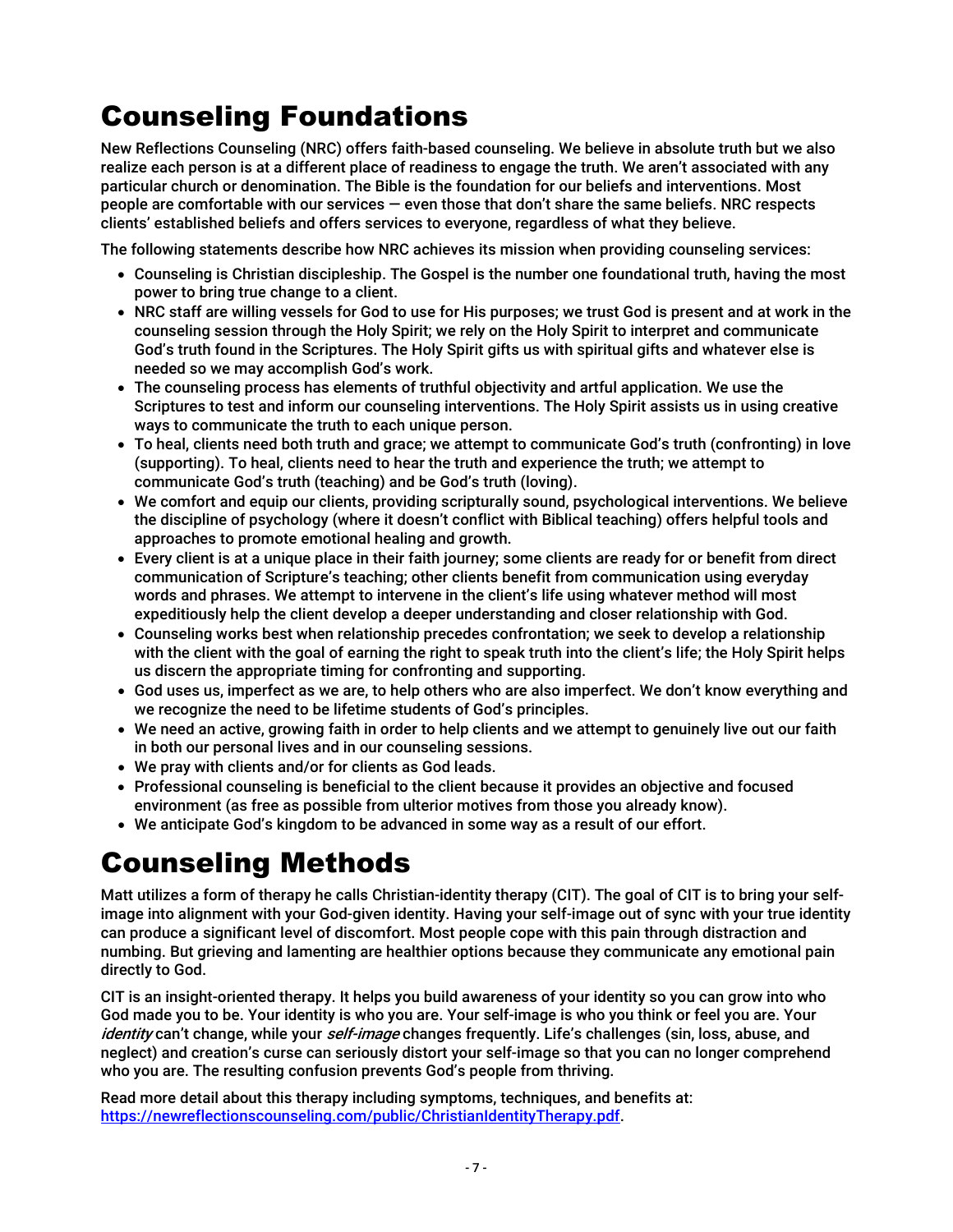# <span id="page-9-0"></span>Counselors Available

#### Matt Pavlik MA, LPCC-S

I administer God's grace to individuals and couples as a professional counselor at New Reflections [Counseling.](http://www.newreflectionscounseling.com/) I balance compassionate listening with direct questions and sharing my ideas and insights. I assign homework as appropriate to facilitate the growth and healing process. I will help you find the root causes of your concerns and develop a closer relationship with Jesus. True healing involves experiencing truth and grace through a relationship with Jesus.

Recovery from: Abuse, Neglect, Abandonment, Infidelity, Trauma, Post-Traumatic-Stress-Disorder (PTSD), Complex PTSD, Anxiety, Panic, Dissociation, Poor Self-Esteem, Insecurity, Codependency, Distance from God, Loneliness, Depression, Loss

Help with: Emotional and Spiritual Healing, Communication, Conflict Resolution, Finding your Identity, Confidence, Boundaries, Trusting, Marriage Restoration, Recovery from Abusive Relationships, Living Life Single, Dating Decisions, Divorce Prevention (Pre-Engagement and Pre-Marital Counseling), Grieving, Personal Growth as an Introvert, Getting in Touch with Feelings, Sorting through Out-of-Control Emotions, Spiritual Growth and Connecting to God

Accomplished by: Christian Counseling Talk Therapy, Christian Spiritual Direction, Inner Healing Prayer, Formational Counseling, and EMDR. These therapies include a blend of Spiritual, Experiential, Cognitive, Emotional, and Behavioral approaches.

I write about identity and emotional healing at my blog[, ChristianConcepts.com.](http://www.christianconcepts.com/) As a child of God, I desire to see God's truth become real in my life and in the lives of others. My books, To Identity and Beyond, [Confident Identity,](http://www.confidentidentity.com/) and [Marriage from Roots to Fruits,](http://www.marriagefromrootstofruits.com/) contain practical exercises to help readers move God's truth from head to heart, developing the resilience needed to overcome life's challenges.

Matt became a Christian July 1991. He graduated from the University of Illinois in 1993 with a B.S. in Computer Science. In 1995 he moved to Ohio to pursue a Masters of Arts in Clinical Pastoral Counseling from Ashland Theological Seminary. He married in 1999 and has 2 daughters and 2 sons. Matt founded New Reflections Counseling, Inc. in March 2003. In addition to counseling services, he provides supervision and clinical oversight.

"Matt helped us by formulating a plan to resolve conflict in a fair way. He helped us assess the weaknesses in our marriage in a fair way without overly laying blame on the other person. He helped us understand the need to own responsibility for our actions without explaining or rationalizing them on the basis of what the other person did."

"As a marriage counselor, Matt helped me by being a true neutral party. He gave simple, sound advice, which was easy to put in place and to see the results."

"Matt helped me understand how my childhood has effected my marriage. He helped me understand there are boundaries to which no one should cross and I have the power and ability to set those boundaries."

"Matt listened and directed my thinking in a way that made sense. He helped me rediscover my God relationship. God and I have a much better relationship because of counseling."

"He was skillful in using questions and careful listening not only to understand my difficulties, but also to help me understand my problems myself. There was certainly a safe environment where I knew items were discussed and challenged for my benefit. Counseling was definitely one of the best investments I've made. Probably one of the most beneficial aspects of counseling was the demonstration of God's grace visibly through the counselor's patience and matter-of-fact manner of addressing difficult topics. Matt validated my feelings and perceived situation as real and worthy of attention, while sensitively turning my eyes to see God's position, character, and purpose. He demonstrated excellent intuition, reading my nonverbal communication and pulling together details I had shared, and then relaying insights back to me."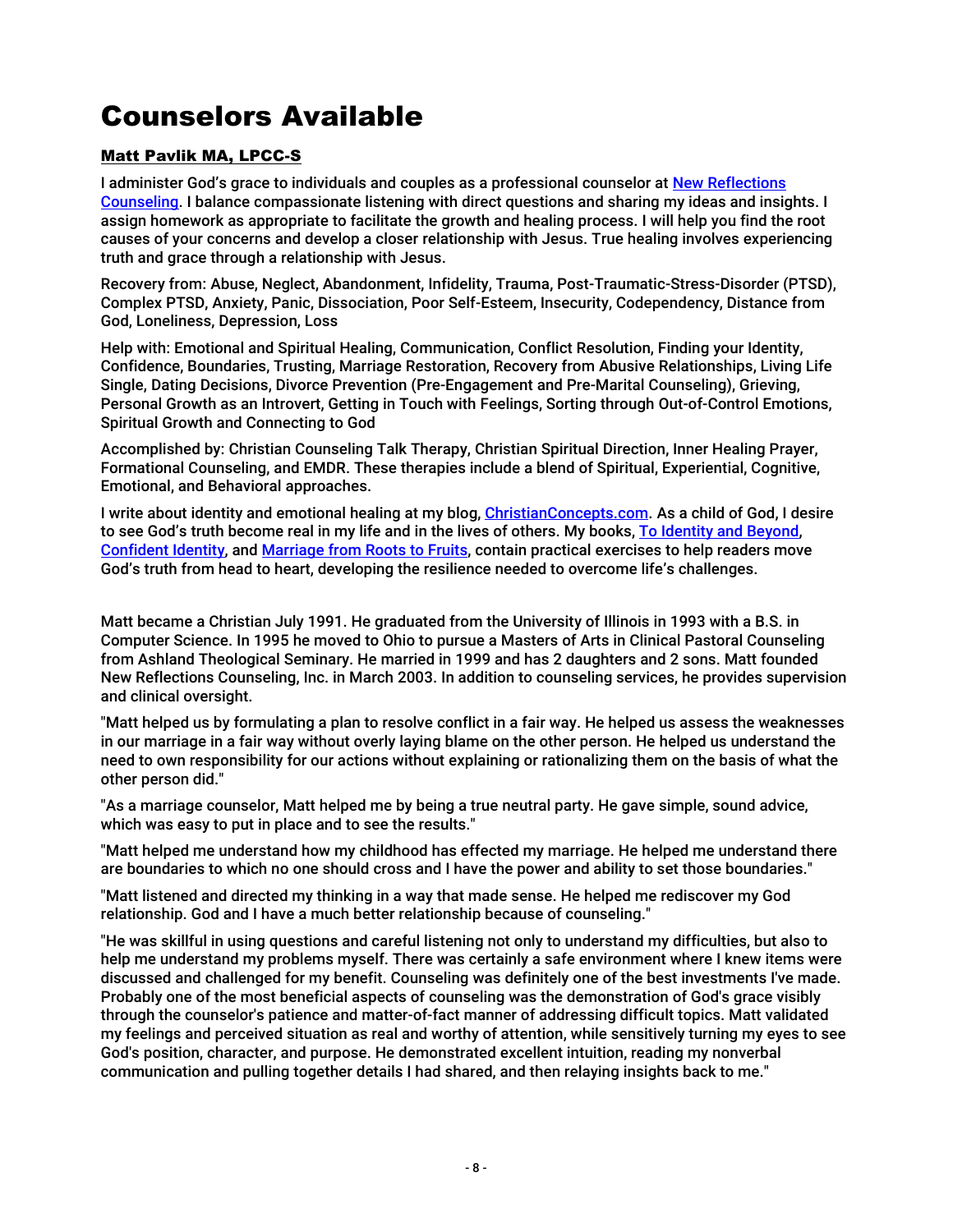#### **Other Licensed Professional Counselors**

NRC is looking to hire more counselors.